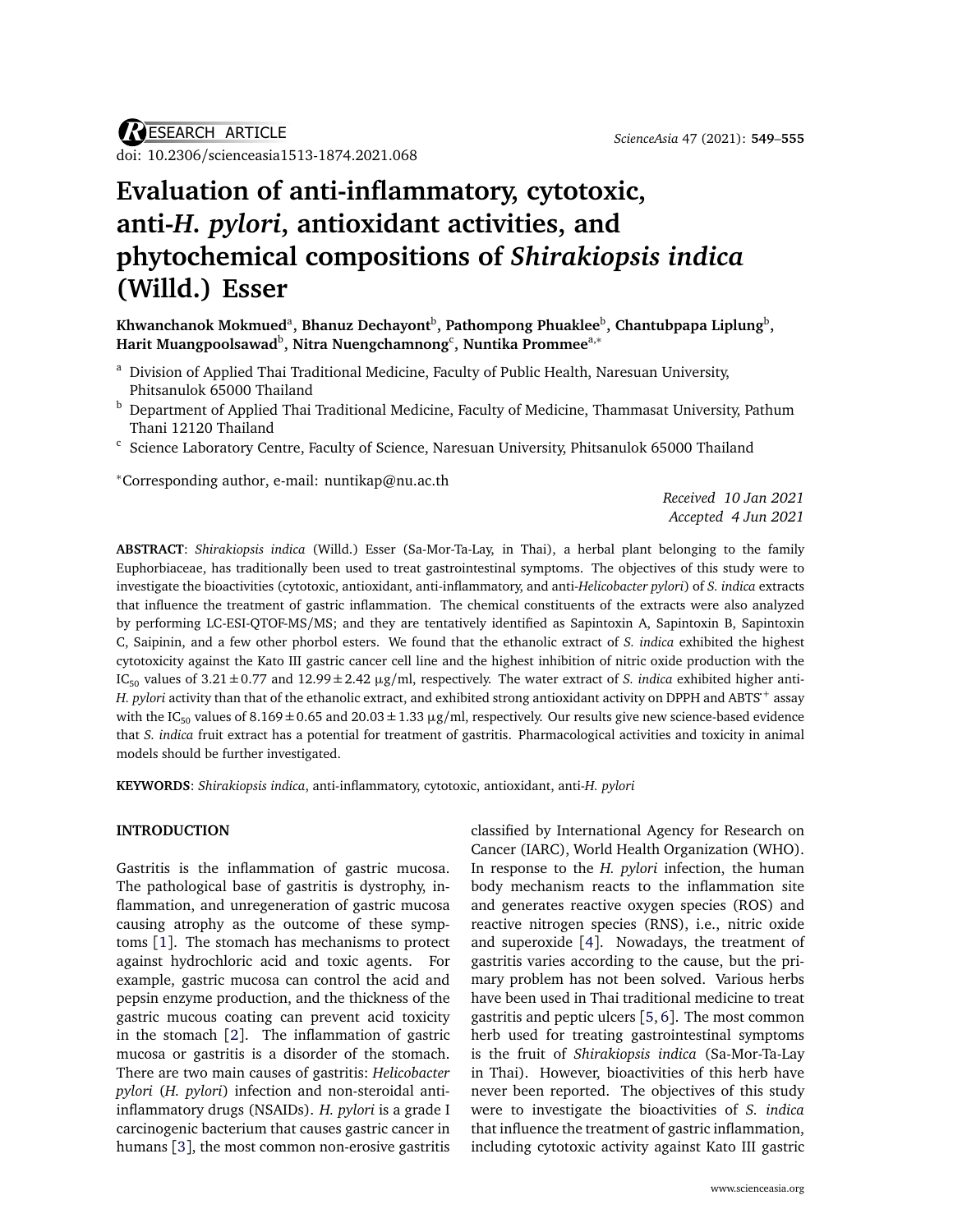cancer cell line using the Sulforhodamine B (SRB) assay, antioxidant activity by DPPH and ABTS·<sup>+</sup> assay, proinflammatory cytokines, i.e., nitric oxide (NO) by Griess assay, tumor necrosis-alpha (TNFalpha), interleukin-6 (IL-6) using an ELISA kit assay, and anti-*H. pylori* using disc diffusion and minimal inhibitory concentration (MIC) assay. In addition, the chemical constituents of *S. indica* fruits were analyzed by performing LC-ESI-QTOF-MS/MS.

# **MATERIALS AND METHODS**

# **Sample collection**

Dried fruits of *Shirakiopsis indica* (Willd.) Esser (1000 g) were obtained from a local herbal medicine shop "Charoensuk Osod" in Nakorn Pathom, Thailand. Species identification, Verification Number 05698, was verified by the Herbarium in the Department of Biology, Faculty of Science, Naresuan University, Thailand, and this study was approved by the Biosafety Committee of University of Thammasat, Thailand under Biosafety Level 2 (BSL II, Number 011/2019).

# **Sample extraction and preparation**

#### *Water extraction*

Dried *S. indica* fruits (92.49 g) were boiled in 500 ml of distilled water for 15 min, and the aqueous extract was filtered through a Whatman filter paper No. 1. Then, the filtrate was freeze dried using lyophilizer (Lyophilization systems Inc, USA).

#### *Ethanolic extraction*

Dried *S. indica* fruits (208.09 g) were crushed with in a mortar and macerated with 1 l of 95% ethanol for 3 days. The extract was filtered through Whatman filter paper No. 1 and re-macerated twice. Then, the combined extract was dried using a rotary evaporator (Buchi, Switzerland).

### **Cell culture**

#### *Human and murine macrophage cell lines*

The Kato III gastric cancer cell line was obtained from the Riken Cell Bank (Tsukuba, Japan; catalog no. RCB2088). It was cultured in RPMI 1640 medium supplemented with 10% heated fetal bovine serum, 50 IU/ml of penicillin, and 50  $\mu$ g/ml of streptomycin. For the anti-inflammatory activity, the murine macrophage RAW 264.7 cells (ATCC® TIB-71TM VA, USA) were cultured in DMEM (Dulbecco's Modified Eagle Medium) supplemented with

10% heated fetal bovine serum, 50 IU/ml of penicillin, and 50  $\mu$ g/ml of streptomycin. The cells cultured were maintained at 37 °C in 5% CO $_2$  incubator (Shel lab, USA) at 95% humidity.

#### *Bacterial strains and culture conditions*

*H. pylori* (ATCC® 43504, USA) was obtained from the American Type Culture Collection. It was cultured on Columbia agar supplemented with 5% sheep's blood (RPD, Thailand) and incubated at 37 °C under microaerobic conditions (N<sub>2</sub>, 85%; O<sub>2</sub>, 5%;  $CO_2$ , 10%) using a gas generating kit. The bacteria were sub-cultured every three days in an anaerobic jar.

#### **Antioxidant activities**

### *DPPH radical scavenging assay*

DPPH was measured by the method of Yamasaki et al [[7](#page-6-6)] with a slight modification. DPPH solution (Fluka, USA) in absolute ethanol was freshly prepared and kept in a dark bottle protected from light. A 100 µl each of the water and ethanolic extracts and butylated hydroxytoluene (BHT) solutions of various concentrations (1, 10, 50, and 100  $\mu$ g/ml) were placed in each well of a 96 well microplate. After that, a 100 µl of the DPPH solution was added to each well, and the plate was incubated in the dark at room temperature for 30 min. The radical scavenging activity was expressed as the number of antioxidants necessary to decrease the initial DPPH absorbance by 50% (IC $_{50}$ ). The antioxidant activity was calculated by its ability to inhibit the DPPH radical formation according to Eq. [\(1\)](#page-1-0):

<span id="page-1-0"></span>
$$
\% Inhibition = \frac{(Abs_{Control} - Abs_{Sample})}{Abs_{Control}} \times 100 \quad (1)
$$

where  $Abs_{Control} = absorbance of absolute ethanol;$  $Abs_{Sample} = absorbance of fruit extract.$ 

# *ABTS*·*<sup>+</sup> radical scavenging assay*

The herbal extracts of 1, 10, 50, and 100  $\mu$ g/ml ine nerbal extracts or 1, 10, 50, and 100  $\mu$ g/mi<br>concentrations were diluted. Then, ABTS<sup>+</sup> soluconcentrations were diluted. Then, ABTS Solu-<br>tion was prepared by diluting 7 mM ABTS + stock solution in distilled water with 2.45 mM potassium persulfate and then mixed at room temperature for 12–16 h. The solution was diluted with distilled water to obtain an absorbance at 734 nm in the range of 0.68–0.72. A 10  $\mu$ l aliquots of diluted ABTS<sup>+</sup> solution and 90 µl of one of the *S. indica* extracts or standard Trolox were added into each well of the 96 well microplate, and mixed well. Then, the plate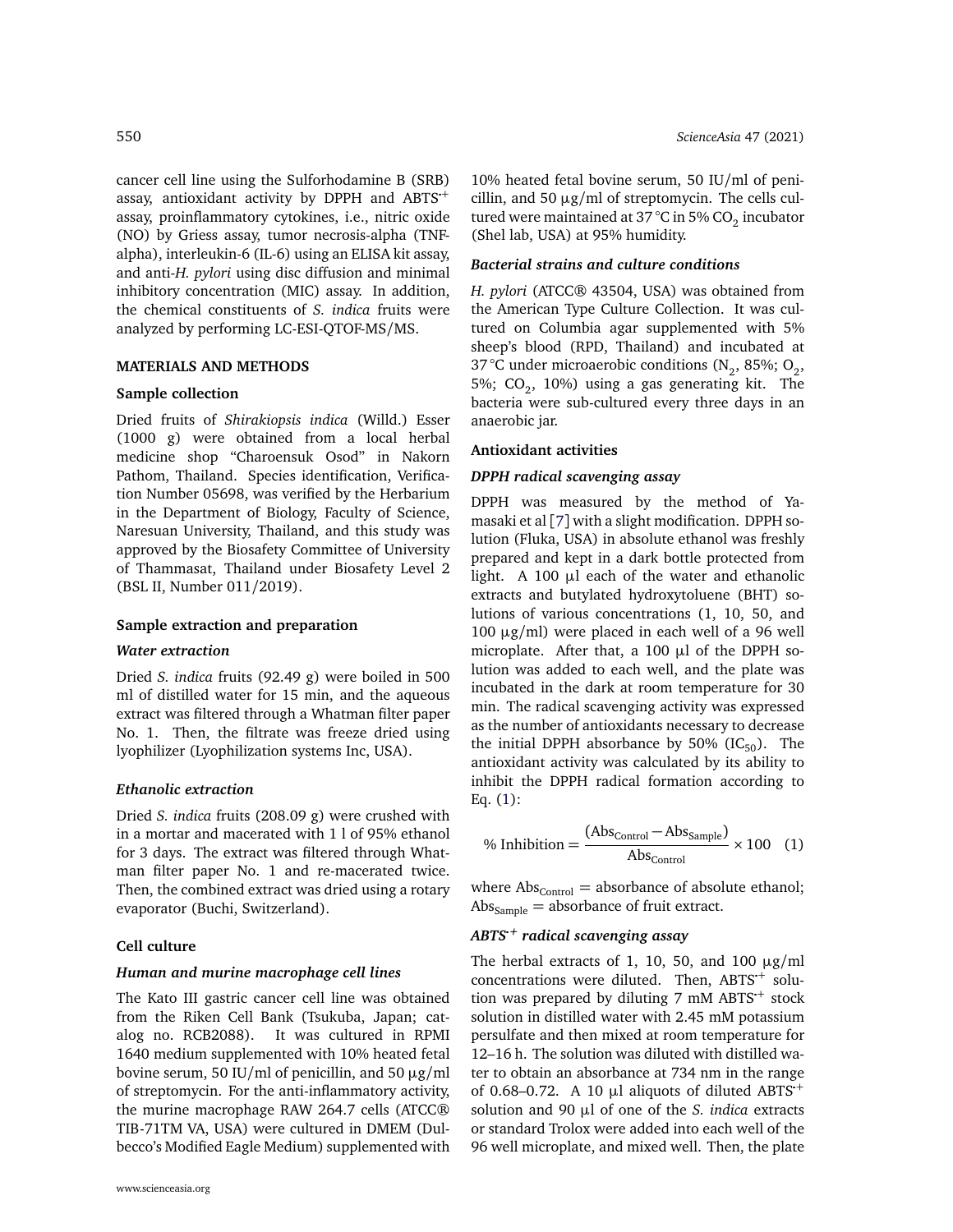was incubated for 6 min, and the absorbance (Abs) was measured at 734 nm by a microplate reader [[8](#page-6-7)]. The antioxidant (radical scavenging) activity was The antioxidant (radical scavenging) activity was<br>calculated as percent inhibition of ABTS<sup>+</sup> radical formation according to Eq. [\(2\)](#page-2-0):

<span id="page-2-0"></span>
$$
\% Inhibition = \frac{(Abs_{Control} - Abs_{Sample})}{Abs_{Control}} \times 100 \quad (2)
$$

where  $Abs_{Control} = absorbance of absolute ethanol;$  $Abs_{Sample} = absorbance of fruit extract. The radical$ scavenging activity was expressed as the number of antioxidants ( $\mu$ g/ml) necessary to decrease the or antioxidants (µg/mi) necessary to de<br>initial ABTS<sup>+</sup> absorbance by 50% (IC<sub>50</sub>).

# **Anti-inflammatory activity on nitric oxide production and cytotoxicity**

# *Anti-inflamatory activity on nitric oxide production*

The anti-inflammatory activity of *S. indica* on nitric oxide production in murine macrophage RAW 264.7 cell line was determined by Griess assay [[9](#page-6-8)[–11](#page-6-9)]. The RAW 264.7 cells were diluted with the medium to obtain an optical density of  $1 \times 10^5$ . A 96 well microplate was seeded with 100 µl/well of the cell suspension and incubated at  $37^{\circ}$ C in 5% CO<sub>2</sub> incubator (Shel lab, USA) at 95% humidity for 24 h. Next, 100  $\mu$ l of fresh medium containing 10 ng/ml of lipopolysaccharide (LPS) (Sigma-Aldrich, USA) and various concentrations of test samples (1, 10, 30, 50, and 100  $\mu$ g/ml) in DMSO (100  $\mu$ l/well) were added to the wells and incubated for 24 h. The last step, after incubation for 24 h, nitric oxide production was determined with Griess reagent. Aliquots of 100  $\mu$ l of the supernatant were transferred into a new 96 well microplate and mixed with 100  $\mu$ l of Griess reagent. The absorbance (Abs) of the supernatants was measured with the microplate reader (Bio Tek, USA) at 540 nm. Inhibition was expressed as a percentage relative to the control samples, and dose-response curves were generated with Prism software (version 12) to determine the  $IC_{50}$  of the extracts. All the ethanol and water extract concentrations used in this anti-inflammatory activity on nitric oxide production were later tested for potential cytotoxicity in the MTT assay according to Eq. [\(3\)](#page-2-1):

<span id="page-2-1"></span>% Inhibition = 
$$
\frac{\text{(Abs}_{\text{cont diff}} - \text{Abs}_{\text{sample diff}})}{\text{Abs}_{\text{cont diff}}} \times 100
$$
 (3)

where  $\text{Abs}_{\text{cont diff}} = \text{Abs}_{\text{control(+LPS)}} - \text{Abs}_{\text{control(-LPS)}};$  $\text{Abs}_{\text{sample diff}} = \text{Abs}_{\text{sample(+LPS)}} - \text{Abs}_{\text{sample(-LPS)}}.$ 

#### *MTT assay for potential cytotoxicity*

An MTT assay [[10](#page-6-10)] was used to assess cytotoxicity of the *S. indica* extracts on RAW 264.7 cell line. The cells  $(1 \times 10^5 \text{ cells/well})$  were incubated in 96 well microplates with various extract concentrations (1, 10, 30, 50, and 100 µg/ml) for 48 h. Then, the thiazolyl blue tetrazolium bromide (MTT) solution (Sigma-Aldrich, USA) was added to these wells and incubated for another 4 h. Next, the medium was removed, and isopropanol buffer (RCI Labscan, Thailand) with 0.04 M HCl was added to dissolve the formazan produced in the incubated cells. The absorbance of the formazan solution was measured with a microplate reader (Bio Tek, USA) at 570 nm. A dose-response curve was obtained by plotting the % inhibition values versus the extract concentrations. The extracts were considered nontoxic when cell survival was more than 70%. Cell survival was followed by determining % toxicity according to Eq. [\(4\)](#page-2-2):

<span id="page-2-2"></span>
$$
\text{(%) Toxicity} = \frac{\text{(Abs}_{\text{control}} - \text{Abs}_{\text{extract}})}{\text{Abs}_{\text{control}}} \times 100 \quad (4)
$$

where  $Abs_{control} = absorbance of absolute ethanol;$  $Abs_{sample} = absorbance of fruit extract.$ 

## **The inhibition of TNF-***α* **and IL-6 production**

The murine macrophage cell line (RAW 264.7 cell line) was incubated for 24 h with 5 ng/ml of LPS and *S. indica* extract. After 24 h, the proinflammatory cytokines, i.e., TNF-*α* and IL-6 productions, in each of the supernatants were determined by ELISA kit (ImmunoTools Co, Bangkok, Thailand) following the manufacturer's instructions. The contents of the 96 well microplate were determined with a microplate reader (Bio Tek, USA) at 420 nm [[9,](#page-6-8) [11](#page-6-9)].

# **Anti-***Helicobacter pylori*

# *Disc diffusion method*

*H. pylori* was incubated at 37 °C under microaerobic conditions for 3 days, and then adjusted to 0.5 McFarland standard equivalents. Filter paper discs (6 mm in diameter) were impregnated with the extract at the concentration of 1 mg/disc. The air-dried discs were placed onto the Columbia 5% sheep blood agar. Clarithromycin 1 mg/ml was used as a positive control. The plates were incubated as previously described for 3 days. The zone of inhibition was calculated by measuring the diameter of the inhibition zone 3 times, and the mean value was taken [[6,](#page-6-5) [12](#page-6-11)].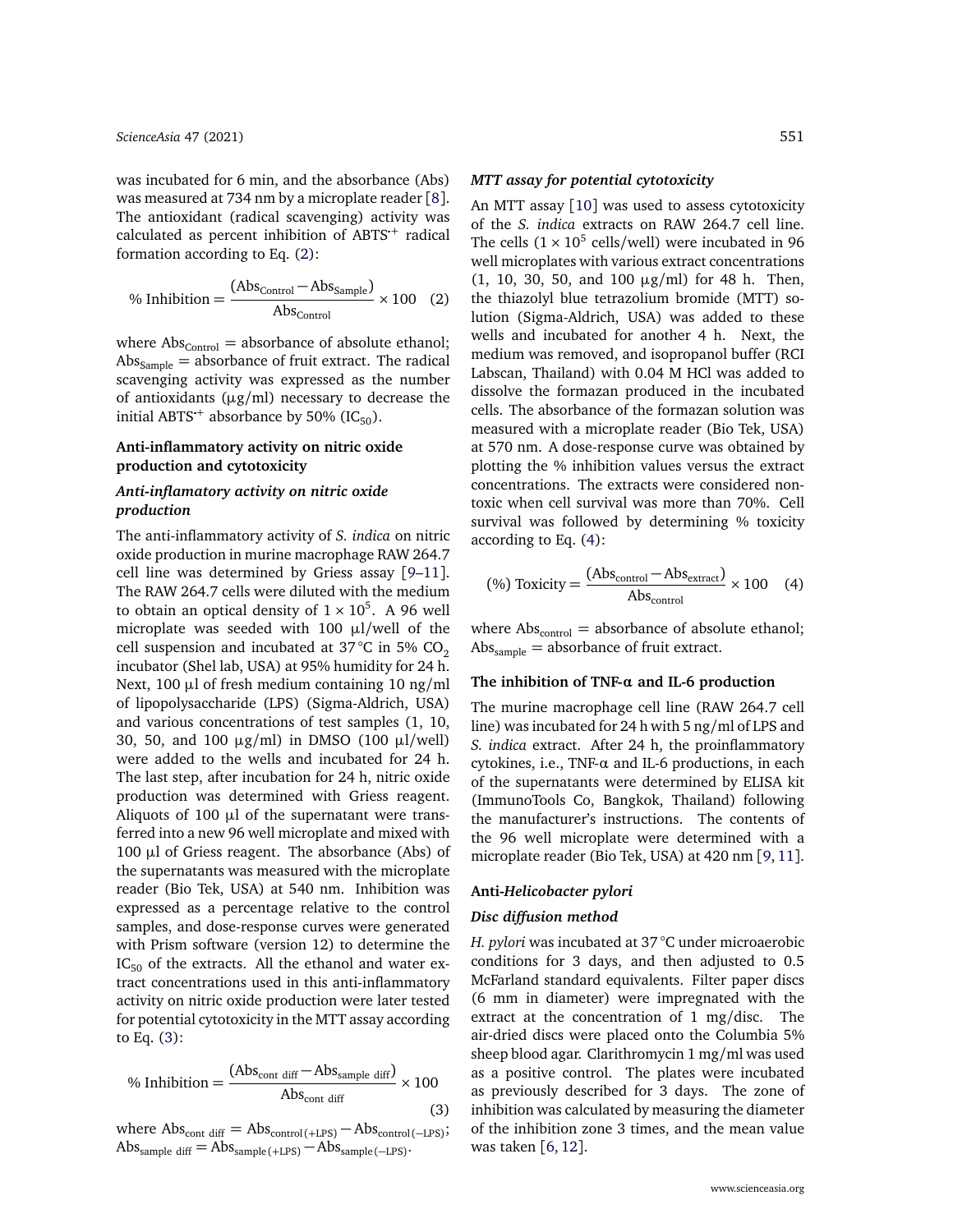# *Agar dilution method*

The MIC values [[13,](#page-6-12) [14](#page-6-13)] of the *S. indica* extracts were determined using the agar dilution method and following the Clinical and Laboratory Standards Institute guidelines. Each extract was serially diluted 2-fold in Columbia agar containing 5% sheep's blood, and then transferred into Petri dishes (Biomed, Thailand). The final concentrations of the extracts in the culture medium ranged from 31.25 to 2000 µg/ml. A colony of *H. pylori* ATCC 43504 was incubated in advance for 72 h. Thereafter, the *H. pylori* colonies were harvested and suspended in brain heart infusion. These bacterial suspensions were adjusted to 2.0 McFarland standard equivalents, transferred to multiple spots on each plate  $(3 \mu)$ per spot), and incubated at 37 °C for 72 h under microaerobic conditions. The MIC was defined as the lowest concentration of extract visibly able to inhibit the growth of *H. pylori* after an overnight incubation. In this experiment, the DMSO (RCI Labscan, Thailand) was used to dissolve the extract. All tests were conducted in triplicate.

# **Sulforhodamine B (SRB) assay**

The gastric Kato III cancer cell line was seeded at a density of  $5 \times 10^4$  cells in 96 well microplates and incubated overnight before being treated for 72 h with various concentrations (1, 10, 50, and 100  $\mu$ g/ml) of the water and ethanolic extracts. Wells were then drained of liquid, and the cells were dried in an incubator for 72 h. The well plates were incubated at 37 °C in 5% CO $_2$  at 95% humidity. The cytotoxicity was analyzed after 7 days of treatment. The incubation was terminated by the addition of 100 ml per well of cold 40% (w/v) trichloroacetic acid (TCA) (Merck, Germany) left in the individual wells for 1 h at  $4^{\circ}$ C. The plates were rinsed 5 times with water and dried. After that, 50 ml of 0.4% w/v SRB solution (Sigma-Aldrich, USA) in 1% acetic acid (Merck, Germany) was added to each well, and the plates were further incubated for 30 min at room temperature. SRB binds to the protein components of living cells previously exposed to TCA. After the SRB staining, the remaining (unabsorbed) dye was removed by washing 5 times with 1% acetic acid. The plate was dried, and the dried SRB residue was dissolved in 100 µl per well of 10 mM Tris base (Sigma-Aldrich, USA). The absorbance was read at 492 nm. A fitted dose-response curve was derived using linear regression to calculate the concentration of extract that killed 50% of the cells  $(IC_{50})$  [[15,](#page-6-14) [16](#page-6-15)]. The percentage of inhibition was calculated as follows (Eq. [\(5\)](#page-3-0)):

<span id="page-3-0"></span>
$$
\% Inb = \frac{(Abs_{control} - Abs_{sample})}{Abs_{control}} \times 100
$$
 (5)

where  $Abs_{control}$  = absorbance of 2% of DMSO;  $Abs_{sample} = absorbance of fruit extract.$ 

# **LC-ESI-QTOF-MS/MS analysis**

An analysis of *S. indicum* extract was performed on an Agilent 1260 Infinity Series HPLC system (Agilent Technologies, Waldbronn, Germany) coupled with an Agilent 6540 Q-TOF-MS spectrometer (Agilent Technologies, Singapore) equipped with an electrospray ionization (ESI) interface. Chromatographic separation was on a Luna C18 (2) (150 mm × 4.6 mm i.d., 5  $\mu$ m column (Phenomenax, Torrance, CA, USA). A 20 µl of sample solution (20 mg/ml) was injected into the LC system. The mobile phase consisted of (A) 0.1% v/v formic acid in water and (B)  $0.1\%$  v/v formic acid in acetonitrile. The elution was a linear gradient ranging from 5% A to 95% B lasting 30 min and holding at 95% B for 10 min before re-equilibration back to the initial condition lasting 5 min. The flow rate was set at 0.5 ml/min, and the temperature was controlled at 40 °C. The operating parameters for the ESI-MS detection were as follows: drying gas (gas  $\mathrm{N}_2$ ) flow rate (10.0 l/min), drying gas temperature (350 °C), nebulizer pressure (30 psig), capillary (3500 V), skimmer (65 V), octapole RFV (750 V), and fragmentor voltage (100 V) in positive mode. The mass range was set at *m/z* 100–1000 Da with a 250 ms/spectrum. For fragmentation, the non-targeted MS/MS mode was set with collision energies at 10, 20, and 40 V. All the acquisition and the analysis of data were controlled by Agilent LC-MS-QTOF MassHunter DataAcquisition Software version B.05.01 and Agilent MassHunter Qualitative Analysis Software B 06.0 (Agilent Technologies, USA), respectively. An analysis of each sample was performed in both positive and negative ionization mode [[17](#page-6-16)].

# **Statistical analysis**

The results are presented as mean $\pm$ standard error of means (SEM) of three independent experiments. For each experiment, samples at each concentration were tested in triplicate. The % inhibition was calculated using Microsoft Excel program. The  $IC_{50}$ values and statistical significance were calculated using one-way ANOVA, followed by Dunnett's multiple comparison test using the GraphPad Prism software (San Diego, CA, USA).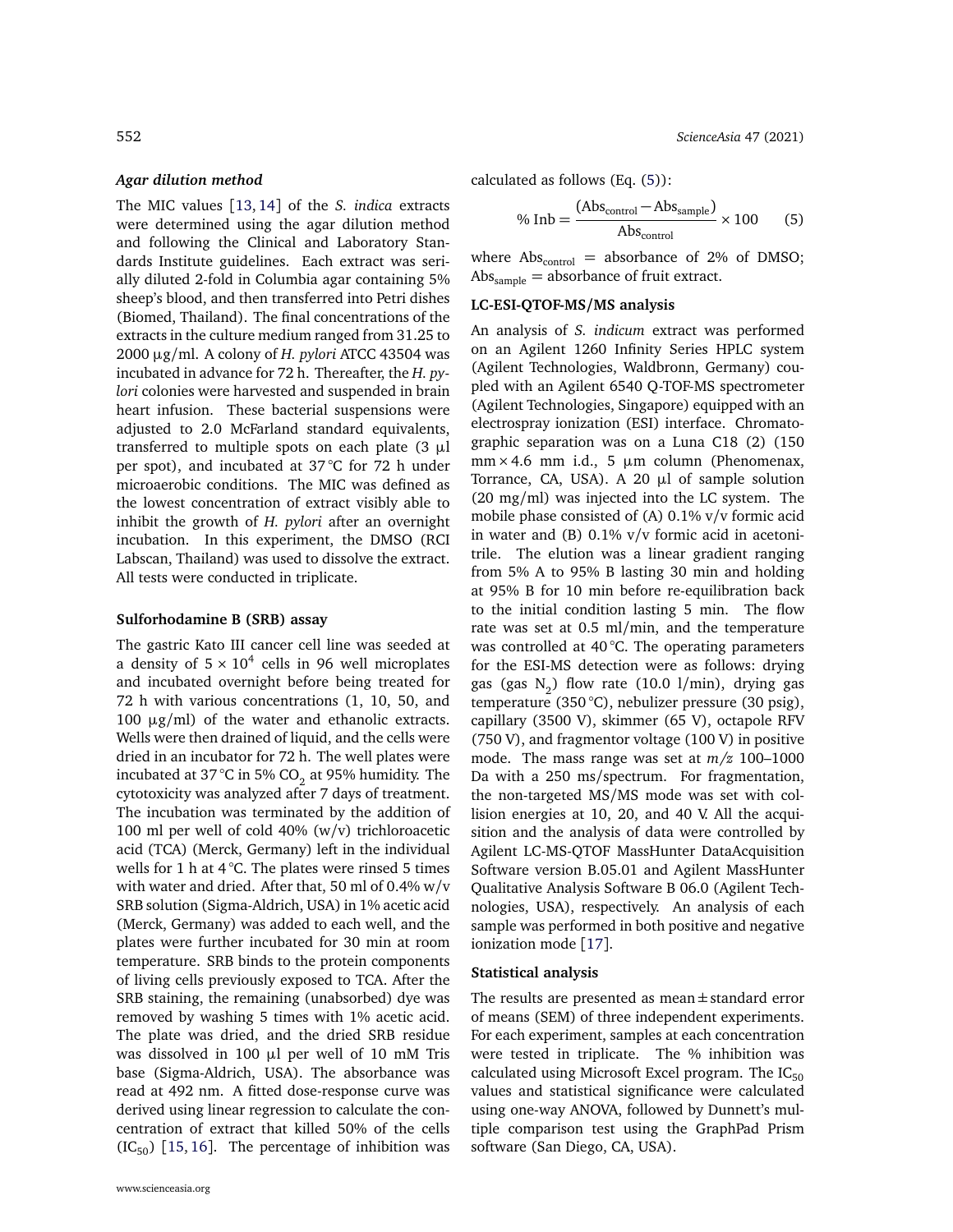*[ScienceAsia](http://www.scienceasia.org/)* 47 (2021) 553

<span id="page-4-0"></span>**Table 1** Antioxidant activities  $(IC_{50}, \mu g/ml)$ of fruit extracts of *S*. indica  $(n = 3)$ .

| Fruit extract/control                                             | $ABTS^+$ assay                                                                    | DPPH assay                                                                     |
|-------------------------------------------------------------------|-----------------------------------------------------------------------------------|--------------------------------------------------------------------------------|
| Water extract<br>Ethanolic extract<br>Butylated hydroxyuene (BHT) | $20.03 \pm 1.33$ <sup>*</sup><br>$66.47 \pm 1.28$ <sup>*</sup><br>$5.66 \pm 0.26$ | $8.17 \pm 0.66^{\degree}$<br>50.95 $\pm$ 1.47 <sup>*</sup><br>$13.36 \pm 0.18$ |

Data were analyzed by one-way ANOVA and Dunnett's multiple comparison tests. Significant difference (\*) is when *p <* 0.05 compared with the positive control (BHT).

<span id="page-4-1"></span>**Table 2** Anti-*H. pylori* and cytotoxic activities of *S. indica* fruit extracts  $(n = 3)$ .

| Fruit extract/    | Cytotoxic activity    | Anti-H. pylori ATCC 43504 |              |  |
|-------------------|-----------------------|---------------------------|--------------|--|
| standard drug     | against Kato III      | $DDA^{\dagger}$           | MIC.         |  |
|                   | $(IC_{50}, \mu g/ml)$ | (mm)                      | $(\mu g/ml)$ |  |
| Water extract     | $21.76 \pm 1.58$      | $17.0 \pm 0.0$            | 2000         |  |
| Ethanolic extract | $3.21 \pm 0.77$       | $10.0 \pm 0.0$            | 1000         |  |
| Curcuminoid       | $7.29 \pm 1.90$       | NT                        | NT           |  |
| Clarithromycin    | NT                    | $60.0 \pm 0.0$            | 0.5          |  |

<sup> $\dagger$ </sup> DDa = disc diffusion assay: NT = not tested.

# **RESULTS AND DISCUSSION**

The extraction yields of the dried *S. indica* fruits extracted by water and ethanol were 3.77% and 1.28%, respectively. The water extract exhibited higher antioxidant activity than the ethanolic extract with the IC<sub>50</sub> values in  $\mu$ g/ml of 20.03 ± 1.33 for ABTS assay and  $8.169 \pm 0.66$  for DPPH assay [\(Table 1\)](#page-4-0), while the ethanolic extract gave higher  $IC_{50}$  values by both assays. When compared with the positive control (BHT), the water extract exhibited 1.6-fold higher antioxidant activity by DPPH assay.

LPS is a composition of bacterial cell wall and functions as a stimulator for releasing proinflammatory cytokines. Therefore, nitric oxide indicates the capability in reducing inflammation of the extract. The determination of cell nitric oxide and toxicity were operated concurrently to ensure that the extracts did not reduce nitric oxide because the cells were dead and unable to produce nitric oxide [[10](#page-6-10)]. The inhibition of nitric oxide production using Griess reaction assay was employed to determine the inhibitory activity, and the results showed that the ethanolic extract successfully reduced inflammation by inhibiting nitric oxideproduction at an  $IC_{50}$  of  $12.99 \pm 2.42$   $\mu$ g/ml [\(Table 3\)](#page-5-0). The ethanolic extract of *S. indica* exhibited inhibitory activity on nitric oxide production 7.7-fold higher than the standard drug (acetaminophen). It was previously reported that high levels of nitric oxide in patients having the *H. pylori*-infected gastric mucosa might contribute to the development of gastric cancer [[18](#page-6-17)]. Besides, the ethanolic extract of *S. indica* did not show significant levels of inhibitory activity on nitric oxide production compared with the prednisolone ( $p > 0.05$ ). There was the correlation between high levels of nitric oxide and interleukin-6 production in *H. pylori*-infection gastritis [[19](#page-6-18)]. On the other hand, the water and ethanolic extracts did not show the correlation between the inhibitory activity on nitric oxide, TNF-*α*, and IL-6 productions. The previous investigation by Bhanuz et al [[6](#page-6-5)] revealed that the ethanolic extract of the *Amomum Krevanh* fruit showed higher anti-inflammatory activities than the water extract in both nitric oxide and interleukin-6 pathways. Additionally, the anti-*H. pylori* and antioxidant activities of the ethanolic extract were also higher than the water extract. The results of our study, from the inhibitory activity on nitric oxide production and cytotoxic activity against gastric cancer cell line, supported our goals of treatment of *H. pylori* infection or gastritis and reducing the risk of gastric cancer [[20](#page-6-19)]. Both the water and the ethanolic extracts exhibited potent activity against *H. pylori* with an inhibition zone perimeter of 17.00 and 10.00 mm, respectively [\(Table 2\)](#page-4-1). From the minimal inhibitory concentration (MIC) test, the ethanolic extract showed higher anti-*H. pylori* activity than the water extract, but the MIC values of both extracts against *H. pylori* were less than the standard drug (clarithromycin).

In the cytotoxicity assay, the ethanolic extract exhibited potent cytotoxic activity against the gastric cancer cell line with 2.27-fold higher than the curcuminoid drug [\(Table 2\)](#page-4-1).

Five phorbol ester compounds found in the water extract are shown in [Table 4.](#page-5-1) The characteristic loss of 151 Da from in-source fragmentation occurred at the interface of electrospray ionization (ESI) source for two of the five compounds. The two main compounds were found at *m/z* [M+H] + values of 540.26 ( $t_R$  24.1 min) and 524.26 with the other three at  $t<sub>R</sub>$  26.9, 27.8, and 28.1 min, and the *m/z* 508.26 [M+H] + (*t<sup>R</sup>* 32.5 min) resulted from the cleavage of methylaminobenzoate group. The structures of these compounds were related and they were isomeric. They could not be distinguished by mass spectrometry. The first of the compounds was found with  $m/z$  522.25  $[M+H]$ <sup>+</sup> and the second having two more protons, a structure of *m/z* 524.26 [M+H] + , and a loss of 151 Da units. There might be a double bond somewhere in the phorbol part. Six known compounds losing 151 Da were found in the ethanol extract [\(Table 5\)](#page-5-2). There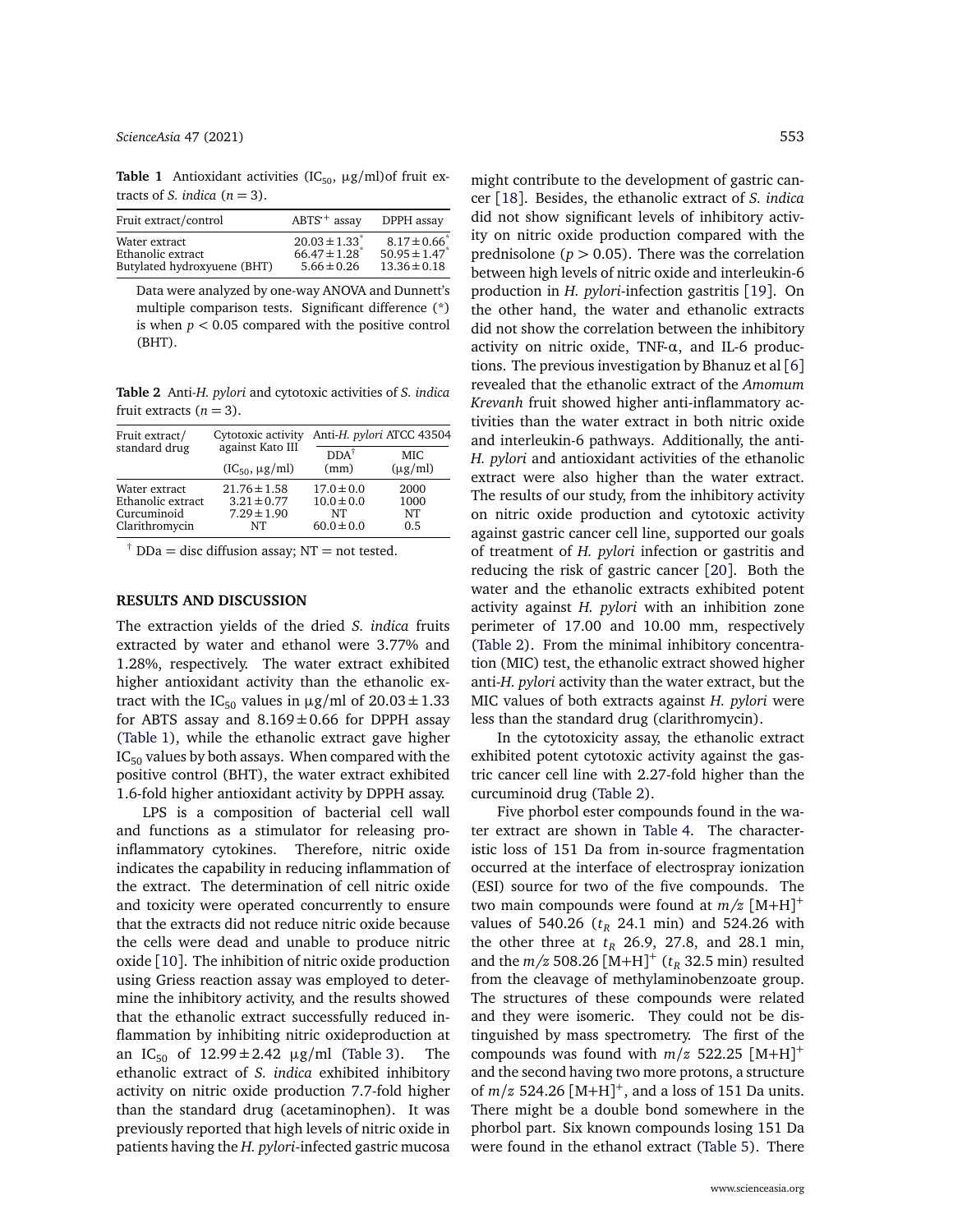| Fruit extract/standard drug | Anti-inflammatory ( $IC_{50}$ , $\mu$ g/ml) | MTT assay        |                  |            |
|-----------------------------|---------------------------------------------|------------------|------------------|------------|
|                             | Nitric oxide                                | TNF- $\alpha$    | IL-6             | % Survival |
| Water extract               | $>100^a$                                    | $>100^a$         | $>100^{\rm b}$   | 82.20      |
| Ethanolic extract           | $12.99 \pm 2.42^b$                          | $>100^a$         | $>100^{\rm b}$   | 77.85      |
| Prednisolone                | $11.09 \pm 0.27$                            | $0.11 \pm 0.001$ | NT               | 82.84      |
| Acetaminophen               | >100                                        | >100             | $32.14 \pm 2.69$ | 61.29      |
|                             |                                             |                  |                  |            |

<span id="page-5-0"></span>**Table 3** Anti-inflammatory activities on NO, TNF-*α*, and IL-6 of *S. indica* fruit extracts (*n* = 3).

The extract was considered non-toxic when cell survival  $>70\%$ . NT = not tested. Data were analysed by one-way ANOVA and Dunnett's multiple comparison tests. Significant difference (a) is when *p <* 0.05 compared with the standard drug (Prednisolone), and (b) is when *p <* 0.05 compared with the standard drug (Acetaminophen).

<span id="page-5-1"></span>**Table 4** Structure elucidation of compounds found in the water extract of *S. indica* fruits using LC-ESI-QTOF-MS/MS operated in positive mode.

| $t_R$ (min) | $m/z$ [M+H] <sup>+</sup> | $MS/MS^*$                        | Tentative identification                                            | Formula            | Error (ppm) |
|-------------|--------------------------|----------------------------------|---------------------------------------------------------------------|--------------------|-------------|
| 24.126      | 540.257                  | 389.1951                         | Sapintoxin B                                                        | $C_{30}H_{37}NO_8$ | 4.06        |
| 24.543      | 219.174                  |                                  | (5beta,7beta,10beta)-3,11-Eudesmadien-<br>$2$ -one                  | $C_{15}H_{22}O$    | 1.56        |
| 26.922      | 524.2628                 | 373.2, 313.1789                  | Sapintoxin A                                                        | $C_{30}H_{37}NO_7$ | 2.82        |
| 27.859      | 524.2624                 | 373.1997                         | Sapintoxin C                                                        | $C_{30}H_{37}NO_7$ | 3.58        |
| 28.191      | 524.2629                 | 373.200, 355.1891                | a-Saipinine                                                         | $C_{30}H_{37}NO_7$ | 2.63        |
| 31.941      | 357.2054                 | 300.1916                         | (17Z)-3,11-Dioxopregna-4,17(20)-dien-<br>21-oic acid methyl ester   | $C_{22}H_{28}O_4$  | 1.78        |
| 32.504      | 508.2678                 | 357.20054,<br>339.1940, 315.1946 | 12-(2-N-methylamino benzoyl)-4a,5,20-<br>trideoxyphorbol-13-acetate | $C_{30}H_{37}NO_6$ | 3.08        |

\* means in source fragmentation.

were two compounds with  $m/z$  540.26  $[M+H]$ <sup>+</sup> at  $t_R$  = 24.1 and 26.3 min. The compound at  $t_R$ 26.3 min was not found in the water extract. We also detected a compound at *m/z* 522.25, found only at  $t_R$  29.6 min. Three more compounds were also observed with  $m/z$  389.19  $[M+H]^+$  ( $t_R$  26.6 min), *m/z* 355.19 [M+H] + (*t<sup>R</sup>* 29.3 min), and *m/z* 373.20  $[M+H]^+$  ( $t_R$  30.52). These compounds were likely phorbol skeletons that lost their methylaminobenzoate groups. The negative ionization mode did not reveal any additional information about these six compounds. Other compounds besides these six were previously reported by Chumkaew et al [[18](#page-6-17)].

# **CONCLUSION**

Thai medicinal herb for treatment of gastritis plays an important role in Thai traditional healthcare services since it can be an effective substitution for Western medicine. Our study gave the first scientific evidence report on bioactivities of the fruit extracts of *S. indica* or Sa-Mor-Ta-Lay. The ethanolic extract of *S. indica* exhibited potent cytotoxic

<span id="page-5-2"></span>**Table 5** Structure elucidation of compounds found in the ethanolic extract of *S. indica* fruits using LC-ESI-QTOF-MS/MS operated in positive mode.

| $t_{R}$ (min) | $m/z$ [M+H] <sup>+</sup> | $MS/MS^*$ | Tentative identification                                                   | Formula            | Error (ppm) |
|---------------|--------------------------|-----------|----------------------------------------------------------------------------|--------------------|-------------|
| 24.121        | 540.261                  | 389.1975  | Sapintoxin B                                                               | $C_{30}H_{37}NO_8$ | $-3.34$     |
| 26.326        | 540.2607                 | 389.1972  | 12-(2-N-methylamino benzoyl)-4a-deoxy-<br>5,20-dihydroxyphorbol-13-acetate | $C_{30}H_{37}NO_8$ | $-2.79$     |
| 26.917        | 524.2667                 | 373.202   | Sapintoxin A                                                               | $C_{30}H_{37}NO_7$ | $-4.62$     |
| 27.774        | 524.2662                 | 373.2021  | Sapintoxin C                                                               | $C_{30}H_{37}NO_7$ | $-3.66$     |
| 28.229        | 524.2663                 | 373.2029  | a-Saipinine                                                                | $C_{30}H_{37}NO_7$ | $-3.85$     |
| 32.531        | 508.2718                 | 357.2073  | 12-(2-N-methylamino benzoyl)-4a,5,20-<br>trideoxyphorbol-13-acetate        | $C_{30}H_{37}NO_6$ | $-4.79$     |

means in source fragmentation.